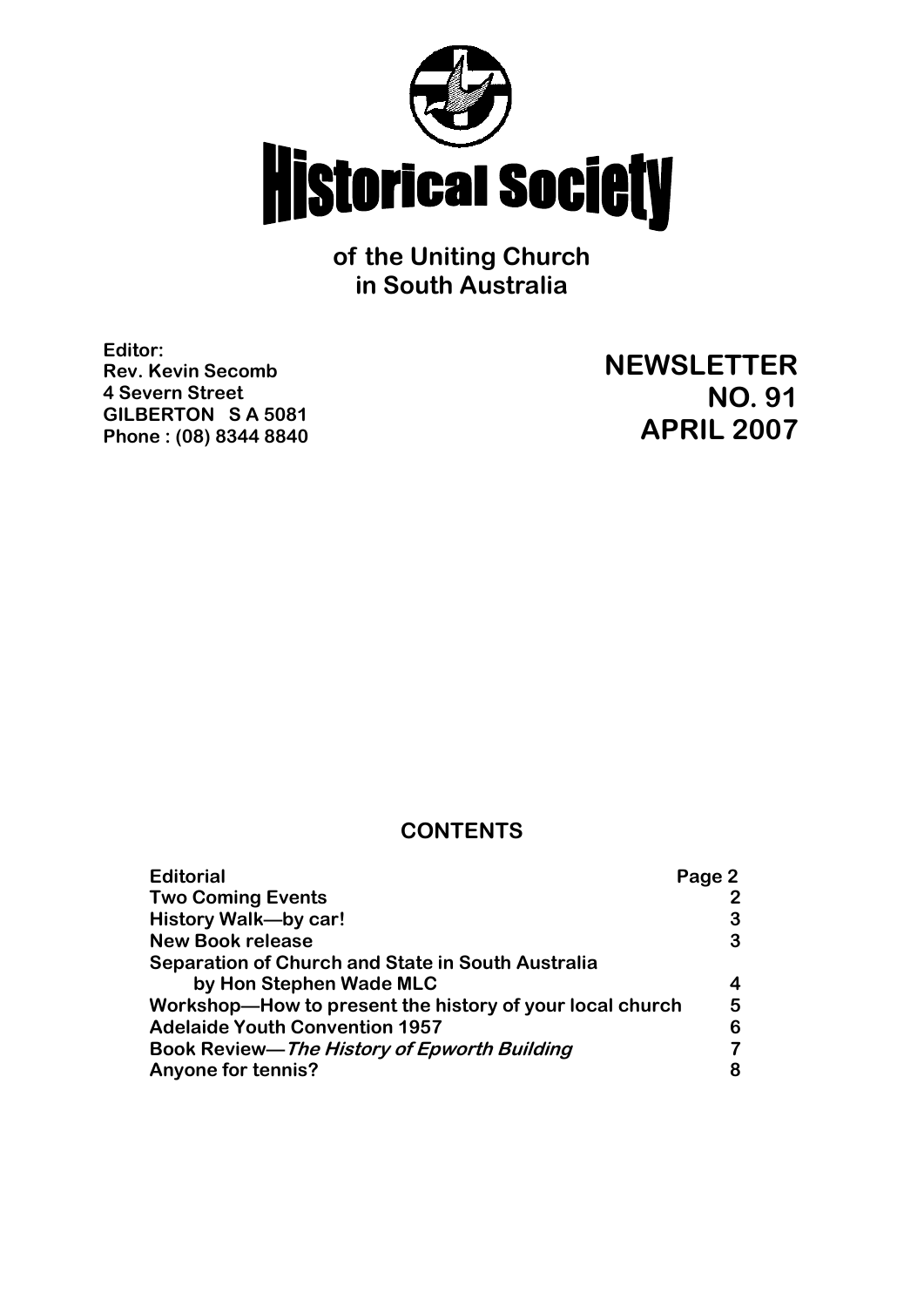# **EDITORIAL**

People see a fifty year time-span, or multiples of the same, as being worthy of celebration in many areas of life. For example, life together in marriage for fifty years is worthy of Golden Wedding Celebrations. All sorts of organisations – from local churches to sporting slubs – take the opportunity to celebrate 50, 100, 150 years of existence. This is the common thread of quite a number of items in this newsletter.

An important book, *The Paradise of Dissent,* was published fifty years ago in 1957. It told the story of early South Australia in great detail, and so well, that the author, Douglas Pike, received the high honour of D.Litt from the University of Adelaide for his efforts. The book told the story of South Australia from the beginnings to 1857, when Responsible Government was formally established in the colony. In 2007 this event has been remembered again.

One of the chief reasons for seeing South Australia as "Paradise of Dissent" was the hotly debated subject of the relationship between church and State. The Hon. Graham Wade MLC has written about this issue from a 2007 perspective, 150 years after the acceptance of the South Australian Constitution.

The second Australian National Youth Convention was held in Adelaide in 1957. It gained quite an extensive press coverage at the time, and made a significant impact on the Methodist Church. How is it remembered 50 years later?

A centenary of a tennis club that began under the auspices of the Methodist Church has also been celebrated this year. Sporting clubs have had an important place in Church youth activities, especially in the past. What is the present situation?

The subject of Ordination in the Uniting Church has been opened up for discussion again among people in ministry. Some of those who were ordained in 1957 by the Methodist Church have recently celebrated their 50 years of ministry that had been authorised in this way. In what ways have perceptions changed during fifty years? Hopefully that is a topic we will be able to tackle in our next Newsletter.

May such highlights in personal and community life be remembered, and their significance continue to be celebrated appropriately.

*Kevin Secomb*

### **TWO COMING EVENTS**

 **CHARLES WESLEY TERCENTENARY HYMNFEST To be held in Kent Town Uniting Church On Sunday, 20th May at 4 p.m. ALL WELCOME!**

### **OPEN DAY AT THE HISTORY CENTRE**

**As part of History Week, the Centre will be open WEDNESDAY, 23rd MAY FROM 10 A.M. TO 4 P.M. When special displays will be featured.**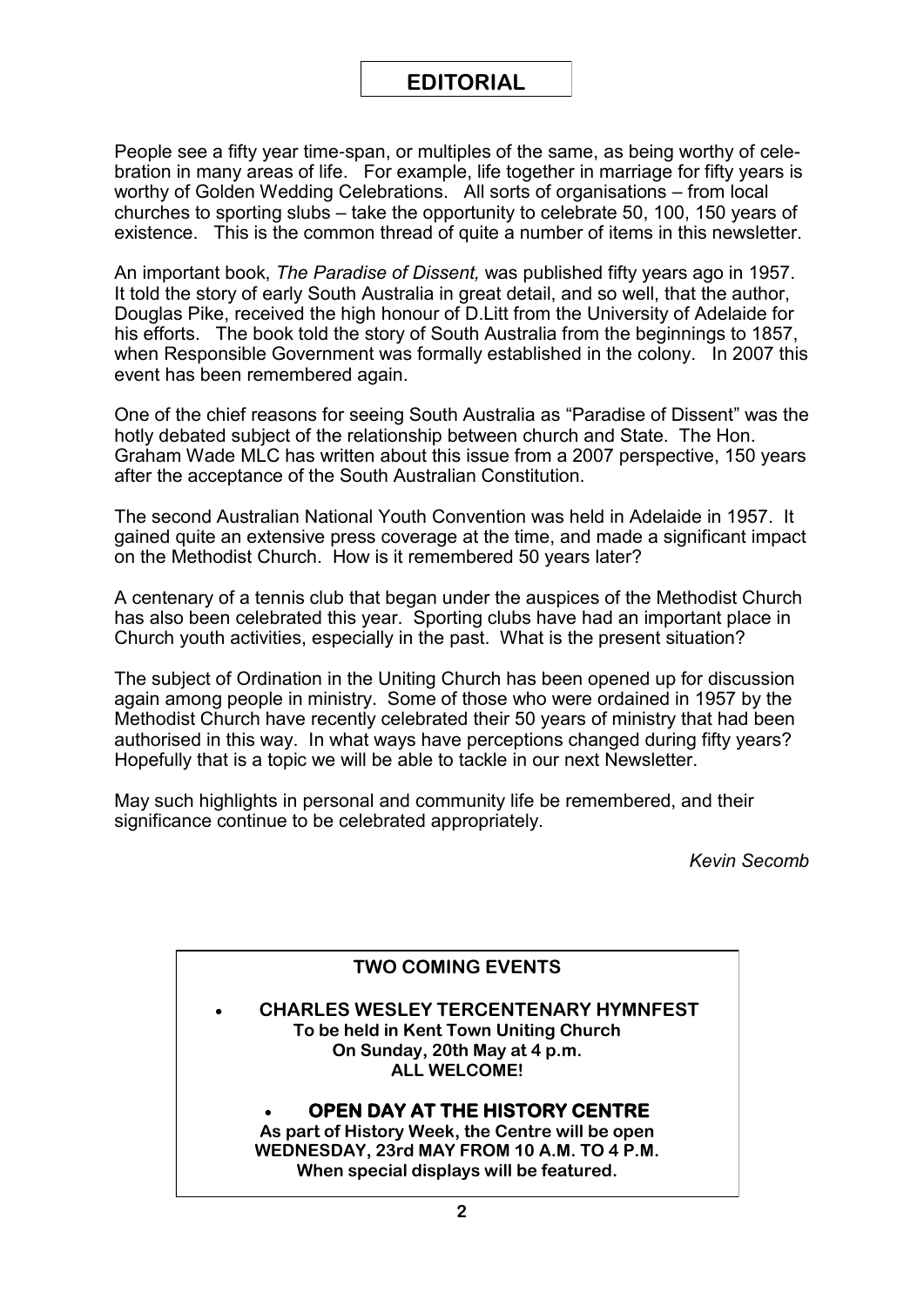**In September 2001, people toured the Gawler Plains, visiting Methodist historic sites. The weather was most unkind. As a result there was not much opportunity to examine many of the sites with any more than a fleeting look.**

**Another expedition in planned for Saturday 5th May. (Note the date because there has been come confusion). While we are all hoping for drought-breaking rain, we hope it will not be on that particular day!**

**The leader will again be Rev Ted Curnow, who has made a study of early Methodist Church life in the area, especially that of Burton Primitive Methodist Church.**

**People making the tour are asked to gather at the Burton Pioneer Cemetery, Bolivar Road, Paralowie. Time of departure is 1.30 sharp, so punctuality is a matter of top priority. The tour will be completed by 4.30 – 5 pm. If you wish, you can enjoy your own picnic lunch before the tour commences.**

**Enclosed is a notice which can be placed on your local church noticeboard.**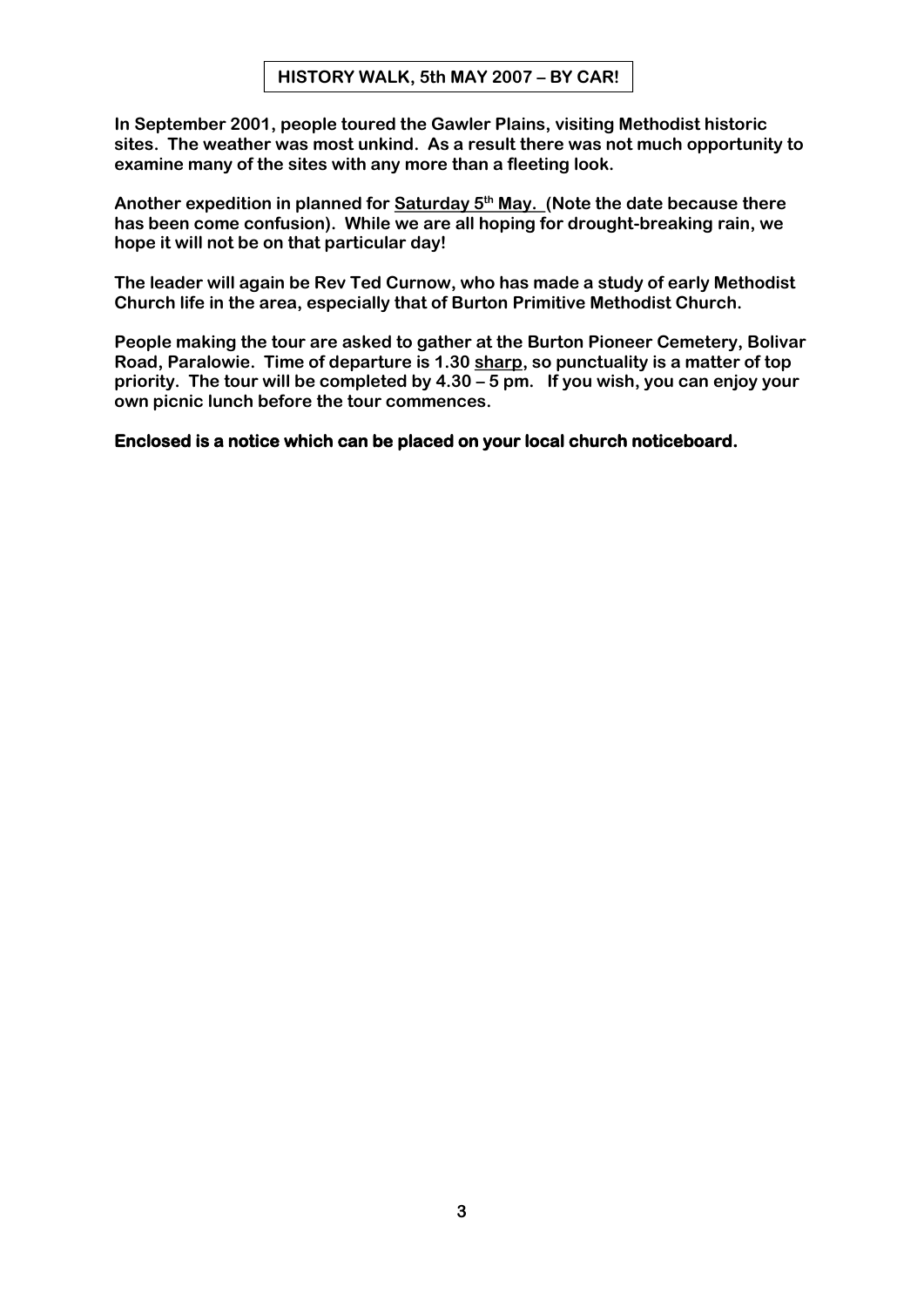## **Separation of Church and State in South Australia**

*By Hon Stephen Wade MLC*

*In this year when South Australia celebrates the 150th anniversary of responsible government, Liberal MLC Stephen Wade reflects on one of the achievements of the pioneers of our State.* 

In 1851, South Australia was the first part of the British Empire to separate Church and State.

Our forebears were solid in their commitment to build a Christian society in the colony, but they differed markedly on how that could be done. Some saw the church as fundamental to growing a civilised society and thereby worthy of state support—what was called state aid for religion. For others, financial support for religious purposes compromised the respective roles of the state and the church. These people promoted what was called the voluntary principle.

Let me sketch for you the history of this development. The Act which established the colony of South Australia in 1836 made provision for the appointment of chaplains, although this clause was repealed in 1838. During Governor Gawler's term of office between 1838 and 1841, he failed to convince ministers from various denominations to support his proposals to heavily reduce the price of land if purchased for the support and maintenance of religion.

Governor Robe wanted religion to be supported out of the local revenues of South Australia. In his address to the Legislative Council on 24 June 1846 he said:

> South Australia is the most backward of all the colonies of the British Empire in providing from its public revenues for the means of worshipping. Let it no longer be a reproach upon the government of the province having control over

the public finances.

Both camps were active. A number of petitions were presented to council, including one containing nearly 2,000 signatures which opposed state aid. Only half the council was elected at this stage and the Governor had the casting vote. Robe's measure was carried and allocations were made to Christians and Jews.

In response to this decision, the League for the Preservation of Religious Freedom was revived. This group highlights the key point that the campaign against state aid for religion was not motivated by opposition to religion—religious people saw the dangers of state-run religion. The League's manifesto was published in 1849 and was signed by 19 nonconformist churchmen. It read, in part:

The evils involved in the principle of state support to religion have been sufficiently obvious to most, if not all, of you in the Mother Country. It has impeded the spread of Christian principle by requiring mere outward observations as though they were essential and allimportant. It has corrupted religion by making it formal, and weakened the state by compelling it to persecute, and wherever carried out to its legitimate consequences it has proved an effectual bar to the advance of the community in any of the paths of social or material progress. Judged by its fruit it is condemned by the voices of experience from the first moment of its adoption to the present time.

In January 1951 a new Constitution for the province arrived in South Australia and two-thirds of the council by this time was nominated by the colonists. For the first time the colony had an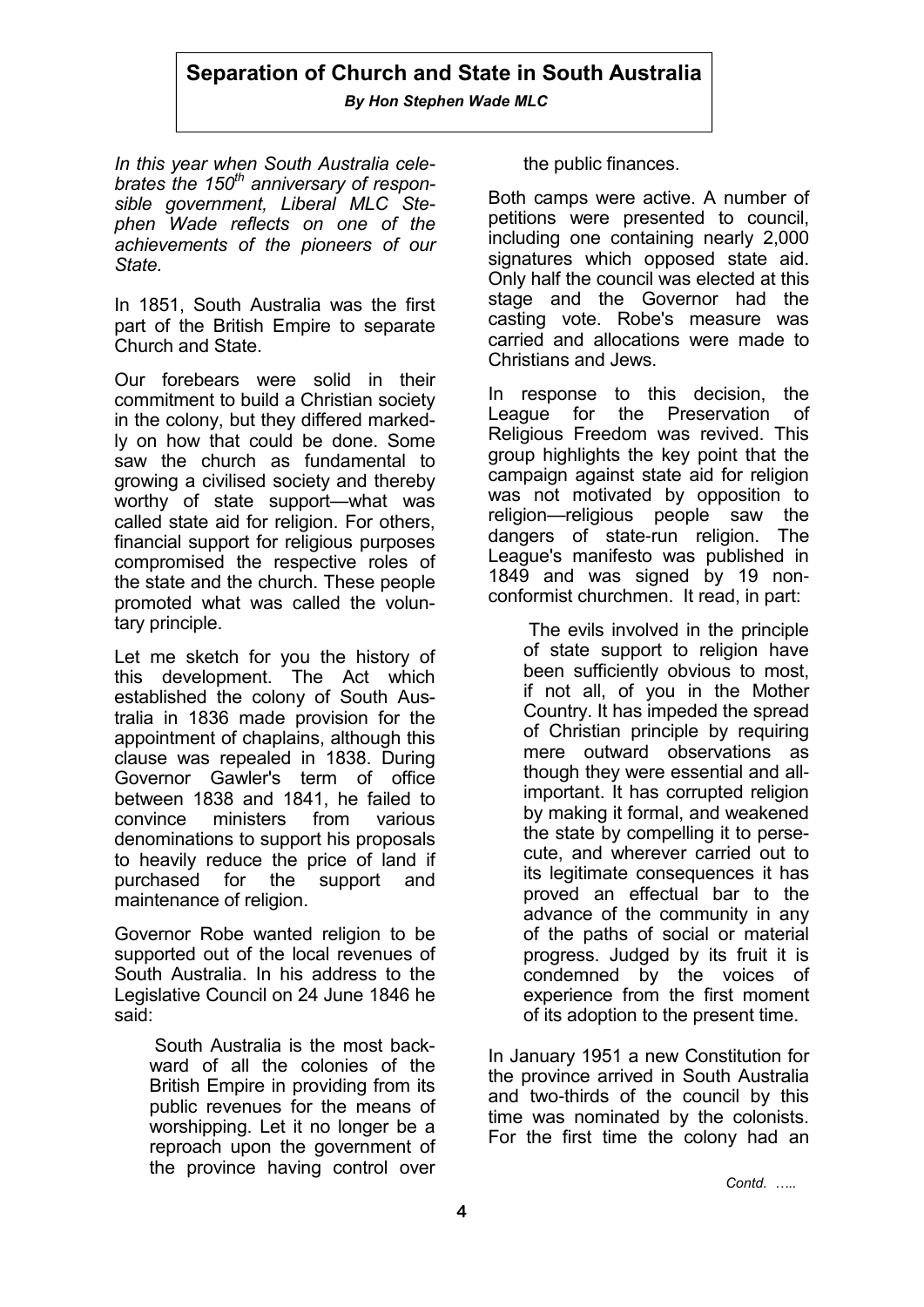election, and state aid to religion was a central issue in the 1851 election. Supporters of the voluntary principle were well supported, and in late 1851 the Legislative Council defeated Governor Robe's State Support to Religion Bill by a majority of three. The full debate was published in the *Adelaide Times* newspaper of 30 August 1851.

> South Australia has set a noble example to the other colonies of this southern empire and it is one, we trust, they will not be slow to follow.

South Australia was the first British colony to achieve the separation of church and state—an issue that is still debated in the Mother Country 150 years later. Having said that, both the church and the state evolve and South Australia needs to strive to maintain an appropriate relationship between the church and the state.

From my perspective one of the greatest threats to an appropriate balance is from those who deny the legitimacy of religious-based views in public debate. The principle of separation of church and state is not the separation of religion from politics.

Other matters that highlight the contemporary relevance of this issue include the Commonwealth's proposal to provide chaplains in schools, church opposition to the Iraq war, government contracting for welfare and employment services, and the *Equal Opportunity Act* currently before the Parliament.

Mutual respect and cooperation, yet with separation, are important for the health of both the church and the state.

| WORKSHOP: HOW TO PRESENT THE HISTORY OF YOUR LOCAL CHURCH.                                                                                                                                                                                                                                                                                |
|-------------------------------------------------------------------------------------------------------------------------------------------------------------------------------------------------------------------------------------------------------------------------------------------------------------------------------------------|
| <b>WHEN:</b> Saturday morning September $15th$ , $10.00 - 12.30$                                                                                                                                                                                                                                                                          |
| <b>WHERE: UNITING CHURCH HISTORY CENTRE</b><br>44a East Avenue, Black Forest.                                                                                                                                                                                                                                                             |
| <b>LEADER:</b> Rev Dr Dean Eland (an experienced local church historian)<br>And                                                                                                                                                                                                                                                           |
| <b>TEAM</b><br>He will be assisted by a panel of speakers who will share how they have<br>gone about producing the history of their own congregations. Plenty of<br>opportunity to ask questions and to discover the resources available<br>through the History Centre.                                                                   |
| <b>PARTICIPANTS:</b> People involved in planning special celebrations, eg Reunions<br>Anniversaries, Final Services.<br>People who have the task of producing books or booklets of<br>local church histories.<br>People concerned about the need to conserve the history of the<br>local churches within the context of the wider church. |
| <b>ENROLMENT</b> (and queries)<br>Dean Eland: email; info@urbannetwork.org.au;<br>phone 8172 2133<br>by 8 <sup>th</sup> September if possible                                                                                                                                                                                             |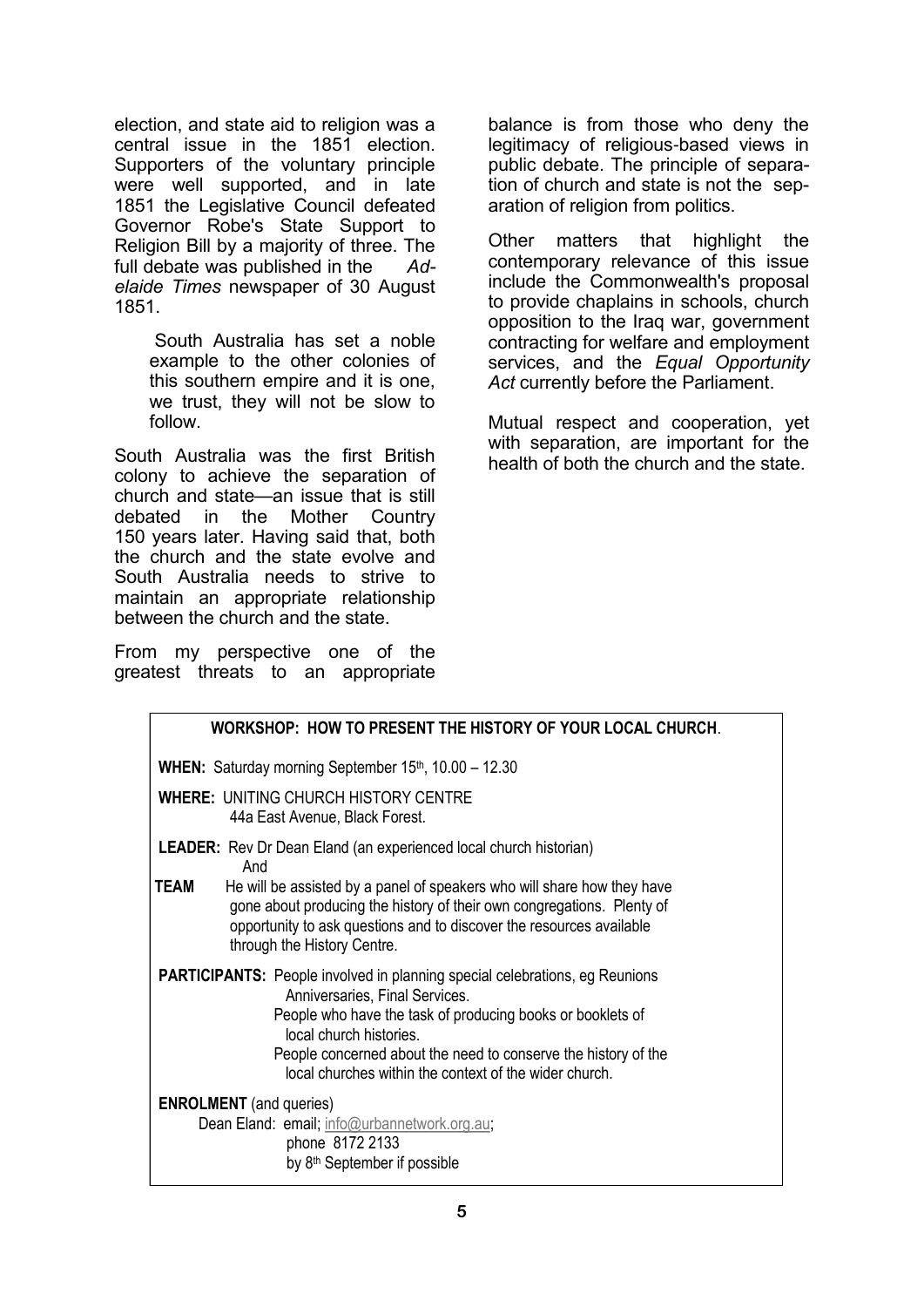# **THE ADELAIDE YOUTH CONVENTION 1957**

By common consent the Second National Christian Youth Convention held in Adelaide, January 6-13, 1957, was a great success. From all quarters and from all age-groups have come words of strong approval and deep gratitude for an event which has been an inspiration to thousands of people and the turning-point in the lives of many.

These words were written by Rev C T Symons, Director of the Methodist Young People's Department in South Australia a month after the event.

After fifty years, does that summing up still ring true?

The Convention attracted more than 2000 young people from Australia and overseas countries such as Papua New Guinea, New Zealand as well as people from Pacific islands and South-East Asia. In addition the week-night meetings were completely augmented by Adelaide people, thus completely filling the Showgrounds Centennial Hall with more than 5000 people. On the Saturday night a spectacular "Cavalcade of Christian Youth" was staged at Norwood Oval in association with the Mission to the Nation campaign, as Australia-wide movement which had been sponsored by the Australasian Methodist General Conference a few years prior to the Convention.

The final Service of Thanksgiving was held in Centennial Hall on Sunday, January  $13<sup>th</sup>$ . By the end of the week some 400 young people had made their commitment to the cause of Christ and his Church. What had impressed people so deeply?

The choice of the main speaker was of utmost importance to the whole process. It soon became obvious that the Rev William Gowland, a British Methodist, was not only a fine speaker but a man of action as well. The fact that he practised what he preached made a big impression on all who attended. He came as the man who had initiated the work of industrial chaplaincy on behalf of the Methodist Church in the United Kingdom. As the founder of the Luton Industrial Mission he had a great deal of first-hand knowledge which authenticated his challenging message. In addition, a book recently written by Gowland was made available to delegates in paperback format at a very modest price to all who wanted more background information.

The impact of William Gowland's visit was not confined to the Convention site. He took the opportunity to meet workers in the local factories as well as union leaders. By the middle of the week William Gowland and the Convention had attracted considerable media attention.

His visit came at the time when South Australia was embracing major developments in industry at places like Elizabeth and Whyalla, during the Playford era of Government. Gowland's message was therefore very relevant in such an era.

In addition, he challenged the Church to rid itself of its complacency. The time had come to recast the Gospel message and move outside the conventional boundaries of church life. That was what Gowland himself was doing, and he was inviting his listeners to join him. There were those who undoubtedly responded. How have they carried through with their resolve from 1957 to 2007?

It is hoped that some attention can be given to this question during this  $50<sup>th</sup>$ year by means of a reunion event that is presently being planned.

The organiser of the Con-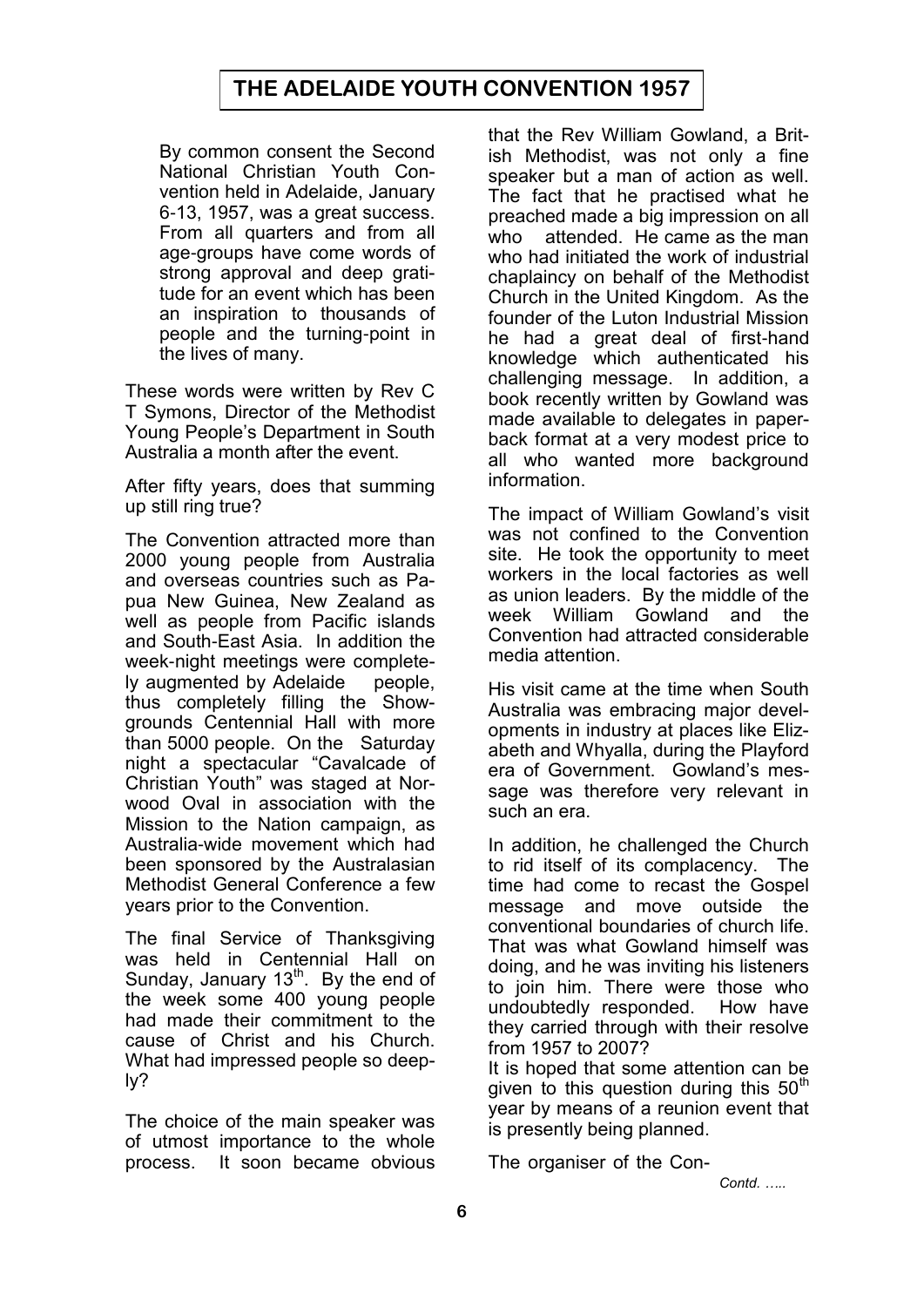vention 50 years ago (Rev George Martin) would like to hear from anyone who was involved in those days so that information can be collated regarding the Convention and its contribution to personal and Church life over the years.

Martin by email: [freeman1@chariot.net.au](mailto:freeman1@chariot.net.au)

Contact may be made with George

## **BOOK REVIEW**

#### *The History of Epworth Building* **(Unley, SA, Media Com, 2006) Hardback**

Number 33 Pirie Street, was an address firmly etched in the minds of many Methodists for generations. It was the site of Epworth Building, the home of Methodist Church offices and, more importantly for those of us who are avid readers, the Epworth Book Depot.

In 2003, the building was put up for sale and was bought by Mr. George Charitopoulos. The exterior of the building has so far remained unchanged, so those who still remember many visits to it can refresh their memories every time they pass by on their way to the Uniting Church building much further along Pirie Street.

Jim Everett, a former Secretary of the Epworth Building Board, has tackled the huge pile of materials relating to the history of the site and the various buildings it has had over 142 years. He has reduced it all to a very readable narrative. The names of those most closely associated with the Epworth Building and its construction and management have been carefully recorded from the time the idea was first mooted in 1924 to the farewell function on Sunday, 28<sup>th</sup> September 2003.

In a very real sense, Epworth Building will continue to serve the Church through the sale proceeds being directed into a new body, Epworth Trust (SA) Incorporated. Meanwhile the period when Epworth Building served the Church well has been well documented by Jim Everett.

As Peter Rumbelow, last Chairman of Epworth Building Inc. writes in the Foreword to the book:

This book has been commissioned by the Trust to ensure that the important part played by the building in the life of our church is preserved, and the dedication of those who served as Board members or staff is recognised.

We are grateful to Jim Everett for his painstaking research and empathy with the building. I am sure that all who read it will gain an insight into the role the building played in our history.

I heartily endorse those sentiments.

*Kevin Secomb.*